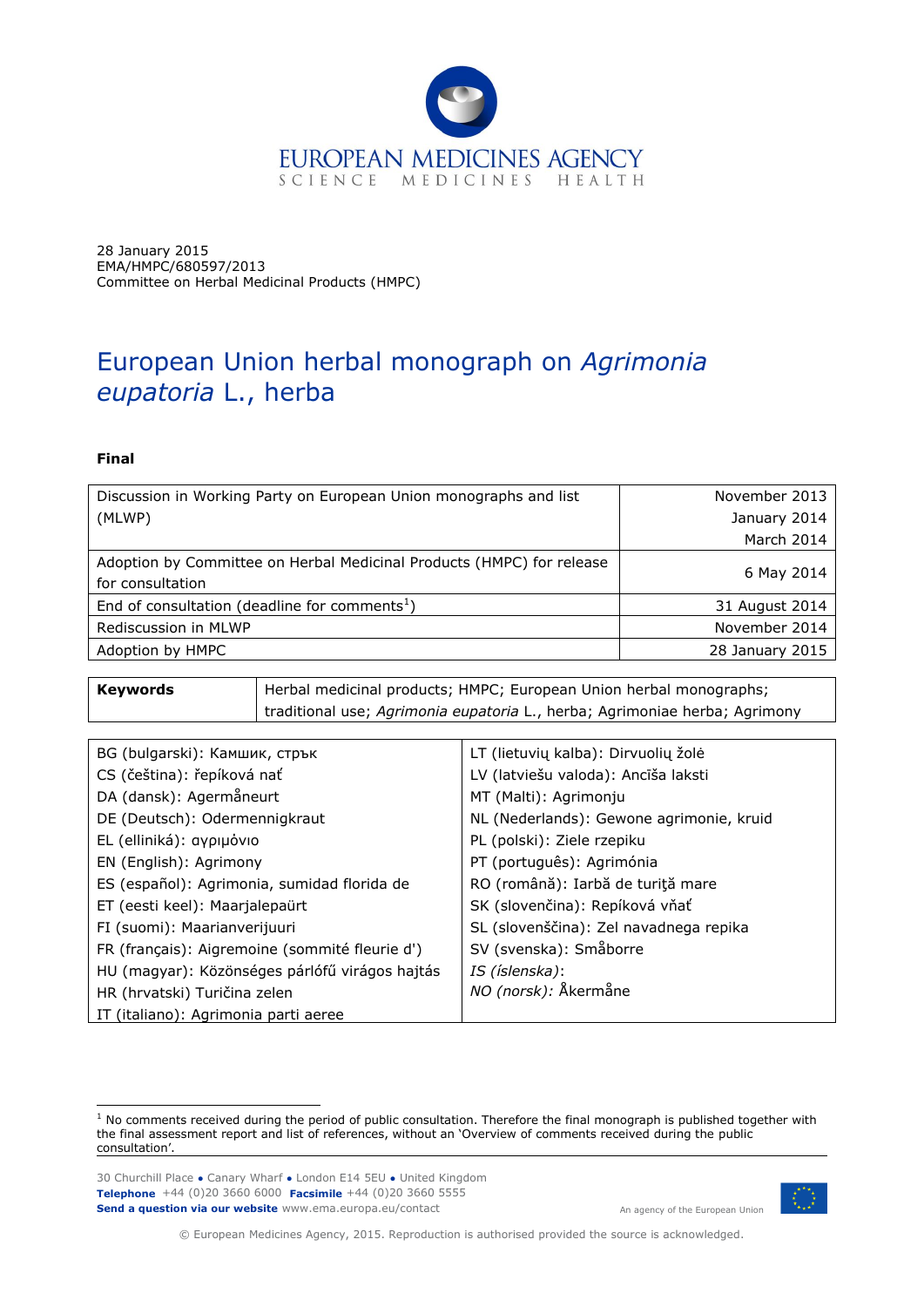# **European Union monograph on** *Agrimonia eupatoria* **L., herba**

## **1. Name of the medicinal product**

To be specified for the individual finished product.

## 2. Qualitative and quantitative composition<sup>2</sup>,<sup>3</sup>

| Well-established use | <b>Traditional use</b>                                                                                              |
|----------------------|---------------------------------------------------------------------------------------------------------------------|
|                      | With regard to the registration application of<br>Article 16d(1) of Directive 2001/83/EC as<br>amended              |
|                      | Agrimonia eupatoria L., herba, (Agrimony herb)                                                                      |
|                      | i) Herbal substance                                                                                                 |
|                      | Not applicable.                                                                                                     |
|                      | ii) Herbal preparations                                                                                             |
|                      | Comminuted herbal substance<br>a)                                                                                   |
|                      | Tincture (ratio of herbal substance to<br>b)<br>extraction solvent 1:5), extraction solvent<br>ethanol $45\%$ (V/V) |
|                      | Liquid extract (DER 1:1), extraction<br>C)<br>solvent ethanol 25% (V/V)                                             |

# **3. Pharmaceutical form**

| Well-established use | <b>Traditional use</b>                                                                                                                              |
|----------------------|-----------------------------------------------------------------------------------------------------------------------------------------------------|
|                      | Comminuted herbal substance as herbal tea for<br>oral use.                                                                                          |
|                      | Comminuted herbal substance for infusion<br>preparation or decoction preparation for<br>oromucosal use, cutaneous use or use as a bath<br>additive. |
|                      | Herbal preparations in liquid dosage forms for oral<br>use or oromucosal use.                                                                       |
|                      | The pharmaceutical form should be described by<br>the European Pharmacopoeia full standard term.                                                    |

ł  $^2$ The declaration of the active substance(s) for an individual finished product should be in accordance with relevant herbal quality guidance.<br><sup>3</sup> The material complies with the Ph. Eur. Monograph (ref.: 01/2011:1587)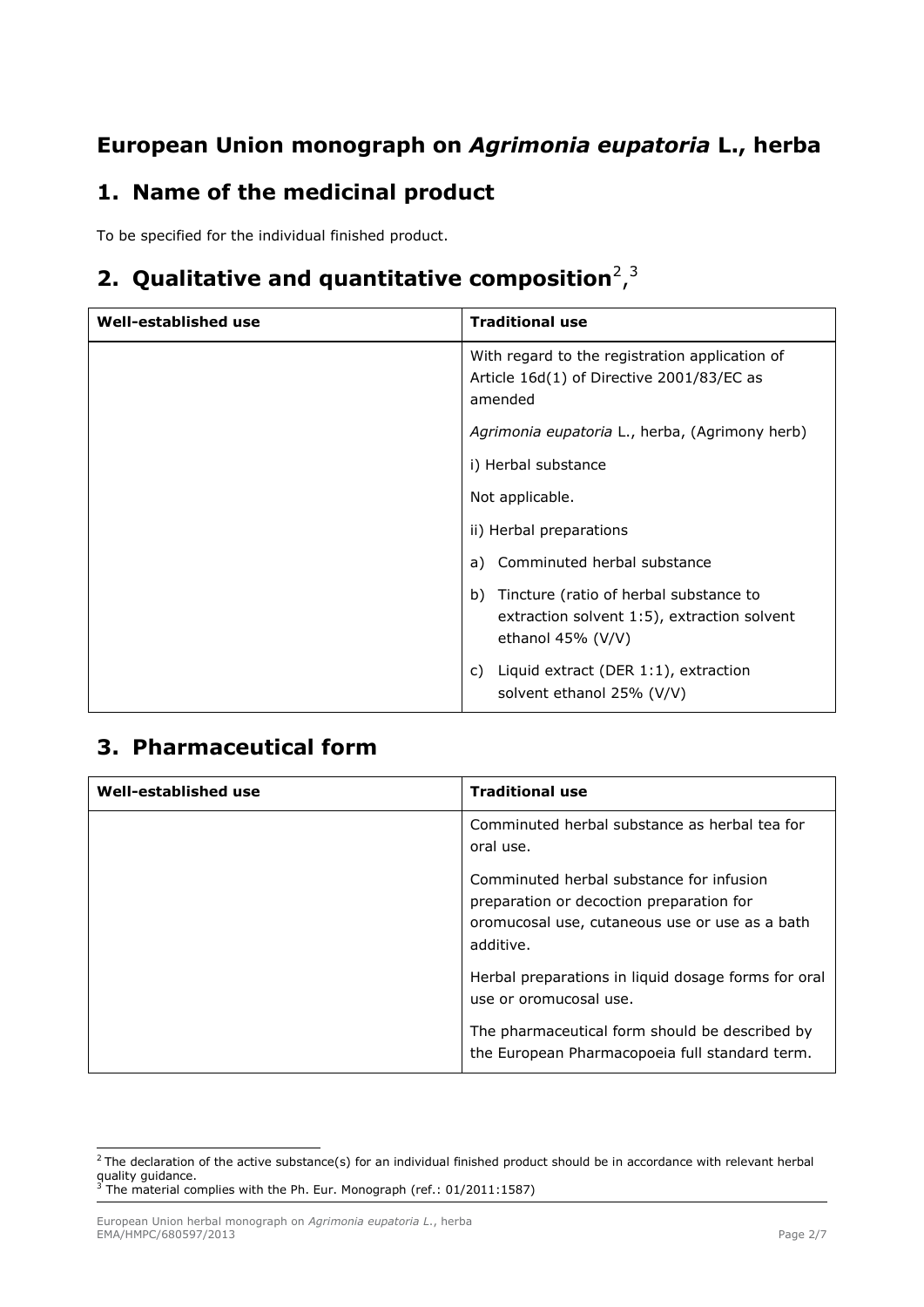## **4. Clinical particulars**

### *4.1. Therapeutic indications*

| Well-established use | <b>Traditional use</b>                                                                                                                     |
|----------------------|--------------------------------------------------------------------------------------------------------------------------------------------|
|                      | Indication 1)                                                                                                                              |
|                      | Traditional herbal medicinal product for the<br>symptomatic treatment of mild diarrhoea.                                                   |
|                      | Indication 2)                                                                                                                              |
|                      | Traditional herbal medicinal product for use as a<br>gargle for the symptomatic relief of minor<br>inflammations of the mouth and throat.  |
|                      | Indication 3)                                                                                                                              |
|                      | Traditional herbal medicinal product for relief of<br>minor skin inflammation and small, superficial<br>wounds.                            |
|                      | The product is a traditional herbal medicinal<br>product for use in the specified indications<br>exclusively based upon long-standing use. |

### *4.2. Posology and method of administration<sup>4</sup>*

| Well-established use | <b>Traditional use</b>                                                                                                                                              |
|----------------------|---------------------------------------------------------------------------------------------------------------------------------------------------------------------|
|                      | <b>Posology</b>                                                                                                                                                     |
|                      | Adolescents, adults and elderly                                                                                                                                     |
|                      | Indication 1)                                                                                                                                                       |
|                      | a) Herbal tea: 1.5-4 g of the comminuted<br>herbal substance in 250 ml (or less) of<br>boiling water as a herbal infusion, 2-3<br>times daily                       |
|                      | b) Tincture: 1-4 ml, 3 times daily                                                                                                                                  |
|                      | c) Liquid extract: 1-3 ml, 3 times daily                                                                                                                            |
|                      | Indication 2)                                                                                                                                                       |
|                      | a1) Comminuted herbal substance for infusion<br>preparation: 1.5 g of the comminuted<br>herbal substance in 150 ml of boiling<br>water, 2-4 times daily as a gargle |

 4 For guidance on herbal substance/herbal preparation administered as herbal tea or as infusion/decoction/macerate preparation, please refer to the HMPC 'Glossary on herbal teas' (EMA/HMPC/5829/2010 Rev.1).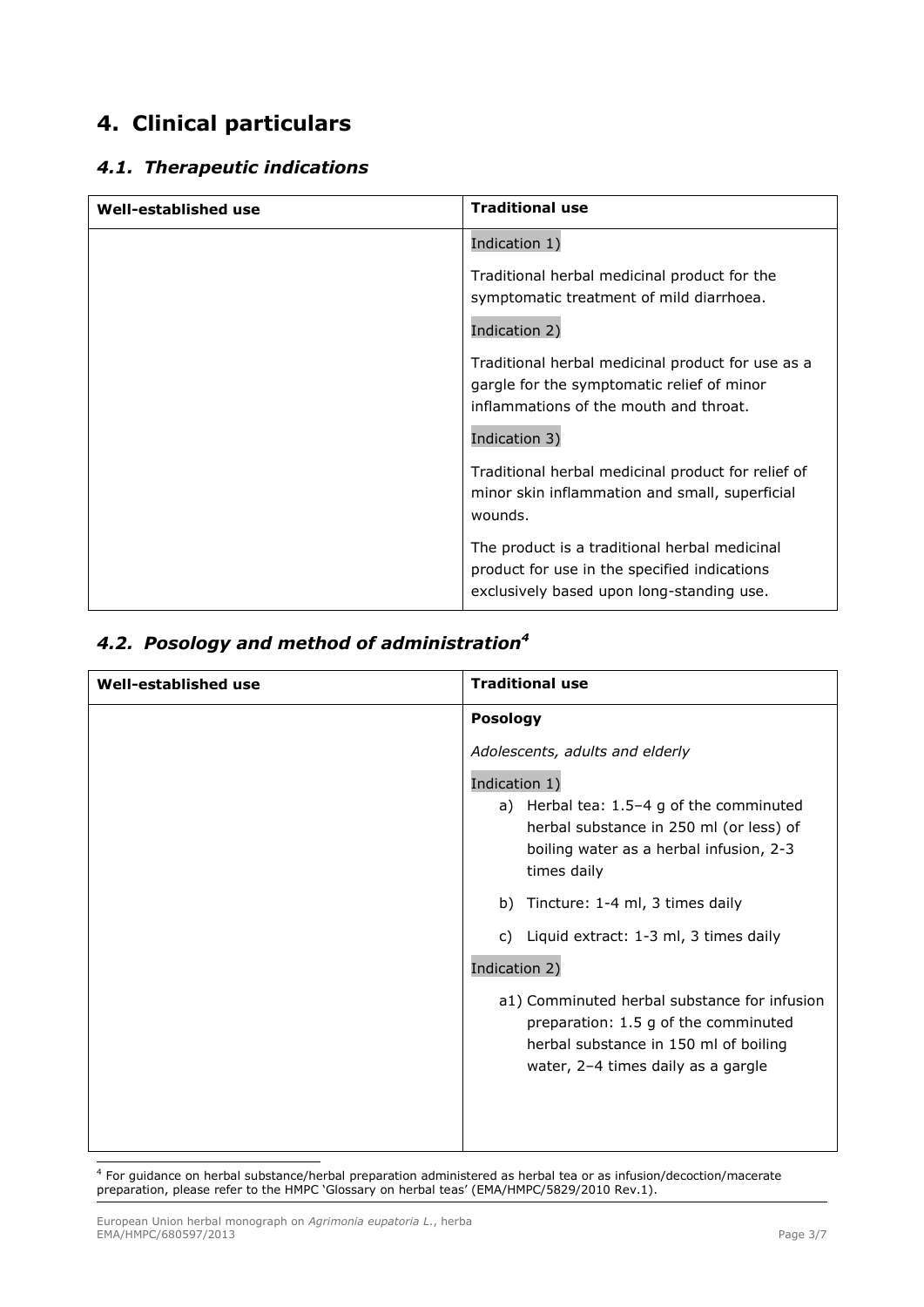| Well-established use | <b>Traditional use</b>                                                                                                                                                                                                         |
|----------------------|--------------------------------------------------------------------------------------------------------------------------------------------------------------------------------------------------------------------------------|
|                      | a2) Comminuted herbal substance for<br>decoction preparation: 3-4.5 g of the<br>comminuted herbal substance in 250 ml<br>(or less) of water, 2-3 times daily as a<br>gargle                                                    |
|                      | b) Tincture: 1-4 ml, 3 times daily as a gargle                                                                                                                                                                                 |
|                      | c) Liquid extract: 1-3 ml, 3 times daily as a<br>gargle                                                                                                                                                                        |
|                      | Indication 3)                                                                                                                                                                                                                  |
|                      | a1) Comminuted herbal substance for<br>decoction preparation: 3-10 g of the<br>comminuted herbal substance in 250 ml<br>(or less) of water<br>Apply as an impregnated dressing to the<br>affected areas of the skin.           |
|                      | a2) Comminuted herbal substance for<br>decoction preparation: 3-10 g of the<br>comminuted herbal substance in 250 ml<br>(or less) of water, twice daily<br>Use as a bath additive up to 30 minutes.                            |
|                      | The use in children under 12 years of age is not<br>recommended (see section 4.4 Special warnings<br>and precautions for use).                                                                                                 |
|                      | <b>Duration of use</b>                                                                                                                                                                                                         |
|                      | Indication 1)                                                                                                                                                                                                                  |
|                      | If the symptoms persist longer than 3 days during<br>the use of the medicinal product, a doctor or a<br>qualified health care practitioner should be<br>consulted.                                                             |
|                      | Indications 2) and 3)                                                                                                                                                                                                          |
|                      | If the symptoms persist more than 1 week during<br>the use of the medicinal product, a doctor or a<br>qualified health care practitioner should be consulted<br>(see section 4.4 Special warnings and precautions<br>for use). |
|                      | <b>Method of administration</b>                                                                                                                                                                                                |
|                      | Indication 1)                                                                                                                                                                                                                  |
|                      | Oral use.                                                                                                                                                                                                                      |
|                      |                                                                                                                                                                                                                                |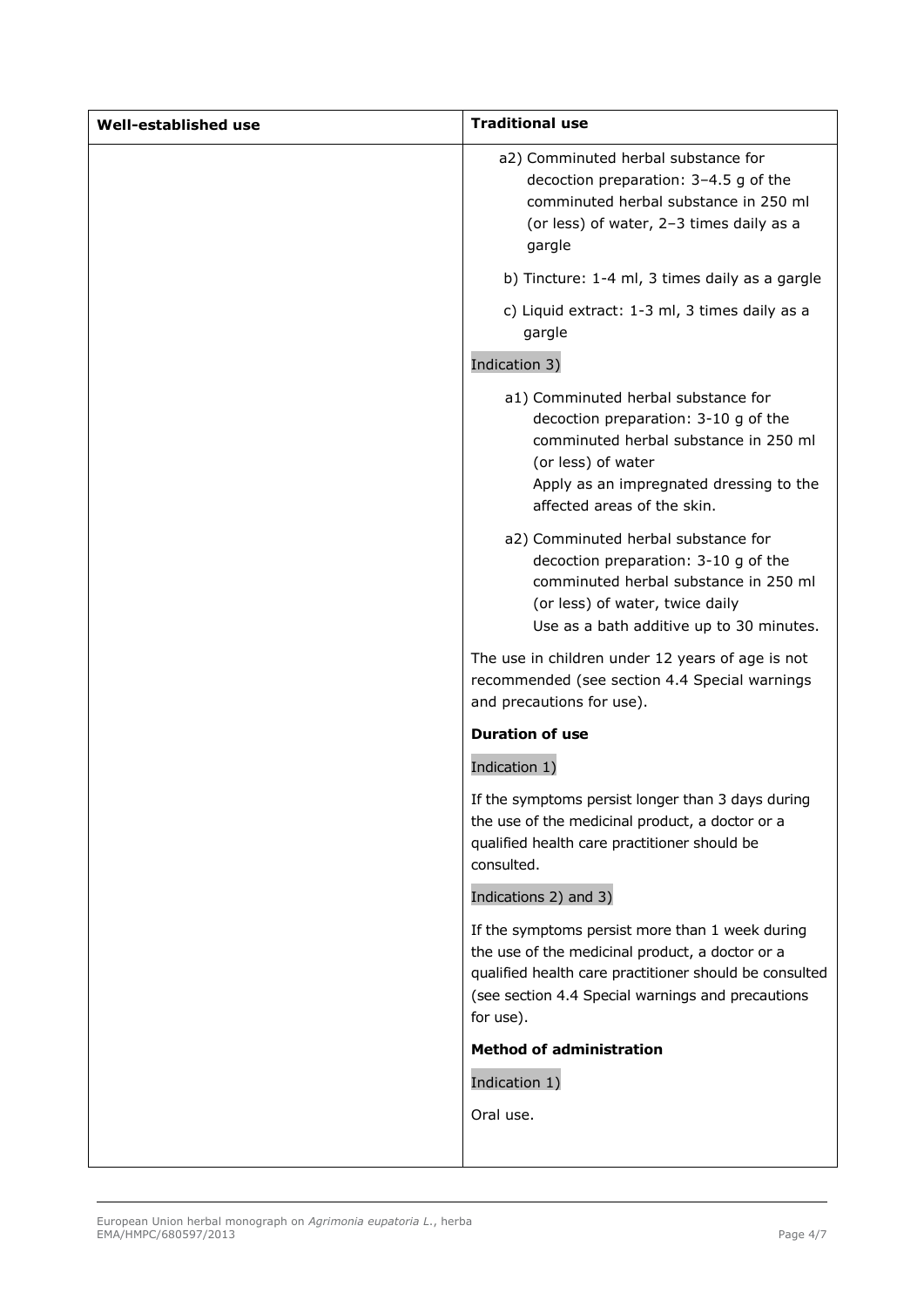| Well-established use | <b>Traditional use</b>  |
|----------------------|-------------------------|
|                      | Indication 2)           |
|                      | Oromucosal use.         |
|                      | Indication 3)           |
|                      | Cutaneous use.          |
|                      | Use as a bath additive. |

### *4.3. Contraindications*

| Well-established use | <b>Traditional use</b>                                 |
|----------------------|--------------------------------------------------------|
|                      | <sup>1</sup> Hypersensitivity to the active substance. |

### *4.4. Special warnings and precautions for use*

| Well-established use | <b>Traditional use</b>                                                                                                                                                                                                             |
|----------------------|------------------------------------------------------------------------------------------------------------------------------------------------------------------------------------------------------------------------------------|
|                      | The use in children under 12 years of age has not<br>been established due to lack of adequate data.                                                                                                                                |
|                      | For tinctures and extracts containing ethanol, the<br>appropriate labelling for ethanol, taken from the<br>'Guideline on excipients in the label and package<br>leaflet of medicinal products for human use', must<br>be included. |
|                      | Indication 1)                                                                                                                                                                                                                      |
|                      | If recurrent diarrhoea or bloody stools occur, a<br>doctor or a qualified health care practitioner<br>should be consulted.                                                                                                         |
|                      | If the symptoms worsen during the use of the<br>medicinal product, a doctor or a qualified health<br>care practitioner should be consulted.                                                                                        |
|                      | Indications 2) and 3)                                                                                                                                                                                                              |
|                      | If the symptoms worsen during the use of the<br>medicinal product, a doctor or a qualified health<br>care practitioner should be consulted.                                                                                        |

### *4.5. Interactions with other medicinal products and other forms of interaction*

| Well-established use | <b>Traditional use</b> |
|----------------------|------------------------|
|                      | None reported.         |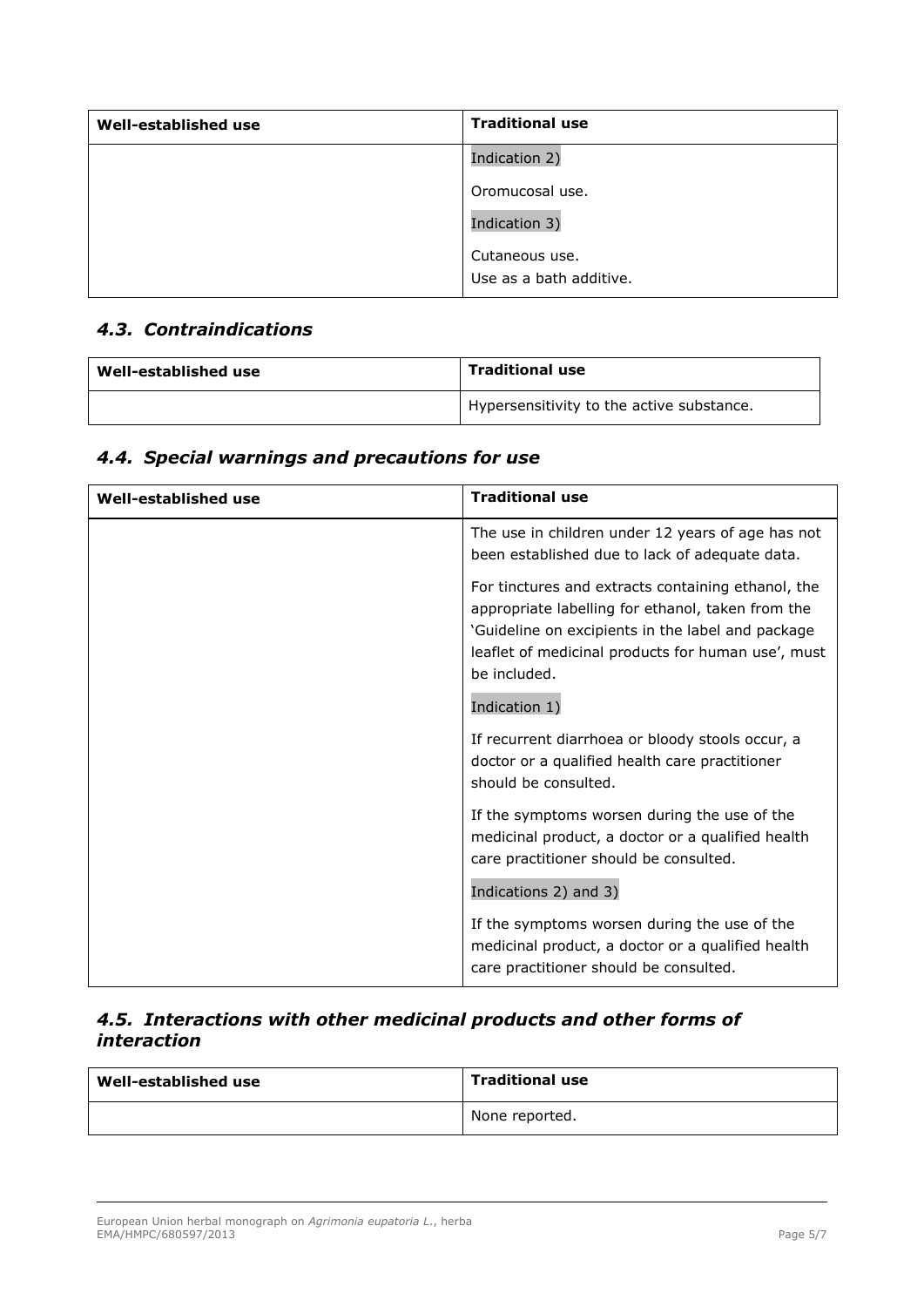### *4.6. Fertility, pregnancy and lactation*

| Well-established use | <b>Traditional use</b>                                                                                                                                                                                 |
|----------------------|--------------------------------------------------------------------------------------------------------------------------------------------------------------------------------------------------------|
|                      | Safety during pregnancy and lactation has not<br>been established. In the absence of sufficient<br>data, the use during pregnancy and lactation is<br>not recommended.<br>No fertility data available. |

#### *4.7. Effects on ability to drive and use machines*

| Well-established use | <b>Traditional use</b>                                                                    |
|----------------------|-------------------------------------------------------------------------------------------|
|                      | No studies on the effect on the ability to drive and<br>use machines have been performed. |

#### *4.8. Undesirable effects*

| Well-established use | <b>Traditional use</b>                                                                               |
|----------------------|------------------------------------------------------------------------------------------------------|
|                      | None known.                                                                                          |
|                      | If adverse reactions occur, a doctor or a qualified<br>health care practitioner should be consulted. |

#### *4.9. Overdose*

| Well-established use | <b>Traditional use</b>                 |
|----------------------|----------------------------------------|
|                      | No case of overdose has been reported. |

## **5. Pharmacological properties**

#### *5.1. Pharmacodynamic properties*

| Well-established use | <b>Traditional use</b>                                                              |
|----------------------|-------------------------------------------------------------------------------------|
|                      | Not required as per Article $16c(1)(a)(iii)$ of<br>Directive 2001/83/EC as amended. |

### *5.2. Pharmacokinetic properties*

| Well-established use | <b>Traditional use</b>                                                              |
|----------------------|-------------------------------------------------------------------------------------|
|                      | Not required as per Article $16c(1)(a)(iii)$ of<br>Directive 2001/83/EC as amended. |